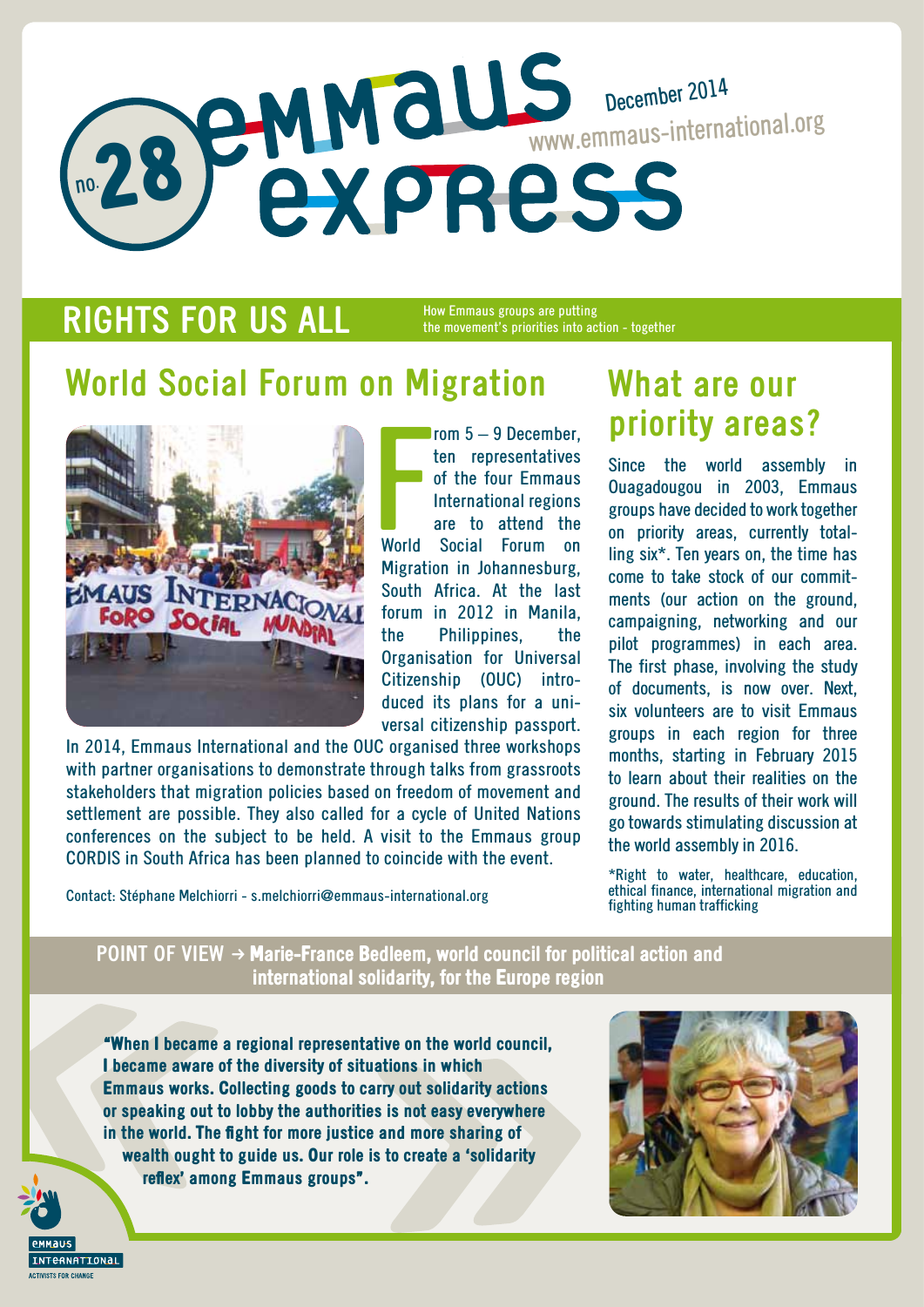## **02** / Emmaus Express **solution in the SOLIDARITY**

# **Go for it!**

#### Solidarity sales continue

 $\rightarrow$  If you've not yet run your solidarity sale this year, you still have time! By the end of October, sales run by 146 groups raised income of €380,000. We're still far off the figure of €507,500 needed to finance solidarity projects and solidarity funds for 2015, so the groups are counting on you to be able to carry out their projects.

Contact: Emmanuelle Larcher e.larcher@emmaus-international.org

#### International Migrants' Day

 $\rightarrow$  On 18 December, support freedom of movement and settlement.

Become a world citizen-sign up to the organisation's charter for universal citizenship and create your e-passport on the OUC website: www.o-c-u.org

#### Voluntary work taking shape

 $\rightarrow$  A pilot voluntary work project will be launched in March next year. It includes sending volunteers on medium-tolong-term placements and/or participation in summer work camps, in at least one group per region. Encourage young people in your group to set off in search of Emmaus around the world!

Contact: Quentin Harada – q.harada@emmaus-international.org



### **Solidarity at Emmaus**

A world council on political action and international solidarity took place in Montreuil, France from 5 – 7 November.

The initial results of the survey on solidarity actions show groups' commitment differs depending on their region.

Although commitment to solidarity sales seems to be flagging, groups are still getting involved at local, regional and international level. These findings will contribute to the next board meeting's discussions and proposals to be put to the world assembly in 2016.



# **New timetable for solidarity**

Every year, solidarity sales finance projects by groups that wish to develop or reinforce their activities. Until recently, sales from one year financed projects put forward in the same year. This meant the period between the submission of the project and its financing was very long, and some projects even became obsolete before they could be implemented. From 2015 onwards the timetable will change: sales in 2015 will mean projects presented in 2016 can be funded, and these will be implemented following approval by the 2016 board meeting.

Contact: Emmanuelle Larcher - e.larcher@emmaus-international.org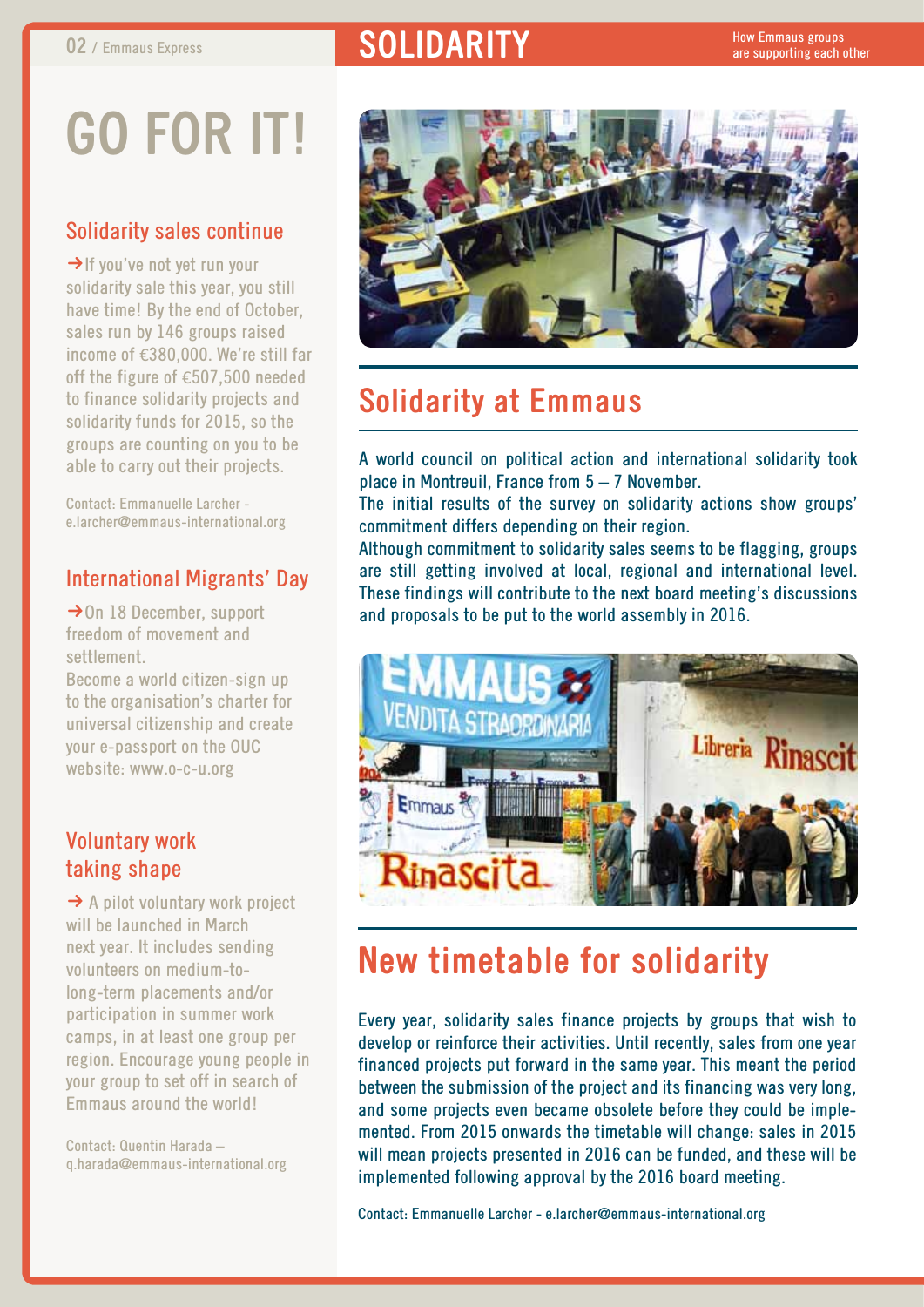## **SPOTLIGHT ON...** Emmaus Express / 03

# **A new chair for Emmaus France**



**I n May 2014 Thierry Kuhn, director of Emmaus Mundo in Strasbourg, France since 2006, became chair of Emmaus France. Here's a quick look at his experience:**

As a student, Thierry Kuhn has been involved in a broad range of social action – he's worked with young people in difficulty and homeless people, and further afield with voluntary organisation, Calcutta Espoir. He's travelled to India on six occasions. As an accountant with a social economy organisation for 18 years, he was involved in the anti-globalisation movement (ATTAC) where he combined work on the ground with campaigning. This was how he got to know Emmaus, through joint action to requisition some barracks to house homeless people. "I've always admired the way Emmaus helps people in a very practical way as well as the firm stance it takes".

In 2006, Thierry Kuhn decided to bring together his activist and professional experience. His management and accountancy skills and experience in voluntary organisations and as an activist helped him become director of social enterprise, Emmaus Mundo. Since then, he has applied the Emmaus values to his everyday work, reaching out to people who have the greatest difficulties finding a job and adapting work situations to them. He makes a point of continuing with his campaigning activities, despite the fact that social enterprises receive public funds. "If your position is coherent and your political stance well constructed, you can say what you like. Emmaus groups prove on a daily basis that they have the right solutions for economic, social and environmental problems, together with credible policies. Campaigning is our responsibility!" he insists.

# **news in brief**

#### $\rightarrow$  Work camp in Brazil

The ninth 'Joao Benevides' work and training camp will take place at Emaús Igualdade in Cachoeira Paulista, Brazil from 18 – 29 January 2015. Around 100 participants from the four Emmaus regions will come together there and get to know the movement better.

#### $\rightarrow$  'Let's turn the page' campaign

Emmaus Africa and Emmaus International are supporting a campaign for democracy in Africa. The populations there oppose constitutional coups that are being prepared in several countries. Even if some people have got used to democracy in many African countries being a façade, we most certainly have not.

#### $\rightarrow$  Previously unpublished writings by Abbé Pierre

Abbé Pierre chose us as his universal legatee, and we strive to keep our founder's memory alive. Thanks to the wealth of personal documents he left us, Jean Rousseau has put together a remarkable set of his political texts. Pensées inédites, pour un monde plus juste (Unpublished thoughts, for a fairer world) will be published next 15 January in French. A launch event will be organised.